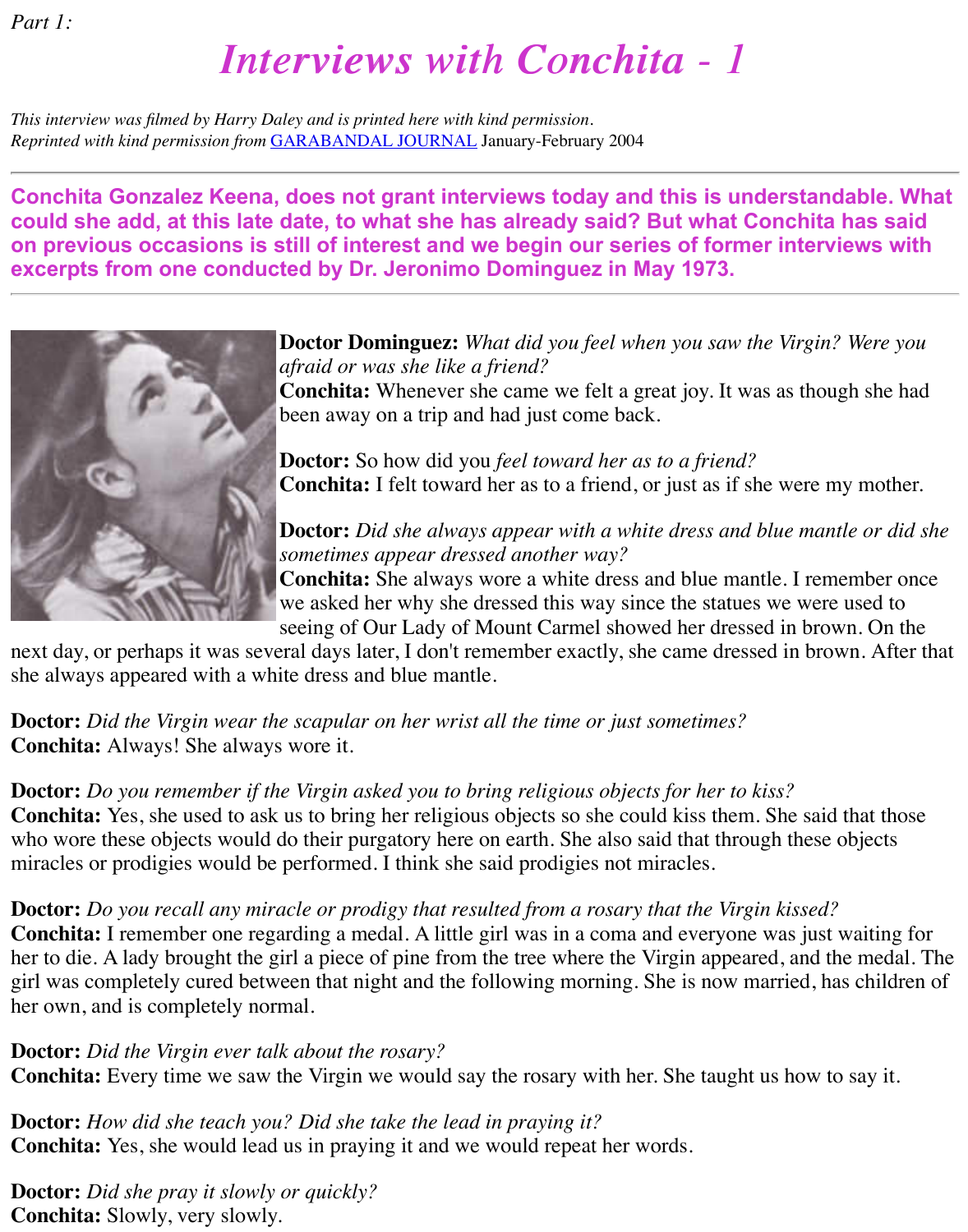#### **Doctor:** Is *that the right way to say it?*

**Conchita:** We thought it was the right way at the time.

### **Doctor:** *Do you remember the rings? Did the Virgin ask for wedding rings to kiss?*

**Conchita:** Yes. People would give us wedding rings for the Virgin to kiss. Sometimes we would have rings on every finger, then when we saw the Virgin we would give them to her to kiss. She would tell us to put each ring on each owner's finger. She would say: "This ring is for this person." We wouldn't see the rings or the persons, but we followed her directions.

#### **Doctor:** *That's unusual because you are in ecstasy looking up. How could you tell if you had the right ring since yours hands were full of them?*

**Conchita:** She would say to us, "not this ring but the one on your little finger" and so on. Let me tell you of a case involving the rings. A couple gave me two rings for the Virgin to kiss. I presented them to the Virgin, but she didn't kiss them. Instead, she gave me a message to be delivered privately to the couple.

#### **Doctor:** *What was the message?*

**Conchita:** The message was that they were not married, but just living together. When I told them they cried. Later they got married.

**Doctor:** (Showing Conchita a picture of herself in ecstasy giving the crucifix to a man.) *Do you remember these events such as this one with you holding out the crucifix?* **Conchita:** I do remember very well that we held out the crucifix for people to kiss. I never knew the people who kissed it. The Virgin would say, "Extend your arm" and the crucifix would be kissed by whomever the Virgin wanted.

#### **Doctor:** *Wasn't there something that once happened with a small crucifix?*

**Conchita:** Yes. One day a man gave me a very small crucifix about the size of a fingernail. When I went to give it to the Virgin to kiss, it fell to the ground and I lost it. When the man came to ask me for the crucifix I told him that I'd lost it, but

not to worry because I would ask the Virgin to help me find it again. Several nights later I found it. [During an ecstasy] the Virgin said to me, "Bend down and pick up that object." So I bent down and picked up something that was covered with mud, and it was the crucifix that I had lost.

#### **Doctor:** *What did you do with it?*

**Conchita:** I gave it back to the man.

#### **Doctor:** *What do you remember about priests during the time of the apparitions?*

**Conchita:** I remember that many priests came to the village [to see the events] and many were dressed in civilian clothes. I don't know how, but we always knew who the priests were even if there were a lot of people. One night in particular when we were seeing the Virgin there were a lot of people present. The Virgin told us to hold out our arms [with the crucifix] which we did. When it was over, we learned that all those to whom we had given the crucifix to kiss were priests dressed in civilian clothes.

**Doctor:** (Showing Conchita a picture of the girls in ecstasy at the village church closed door) How *come you were at the church door?*

**Conchita:** In the beginning [of the apparitions] we used to enter the church. But then because of the

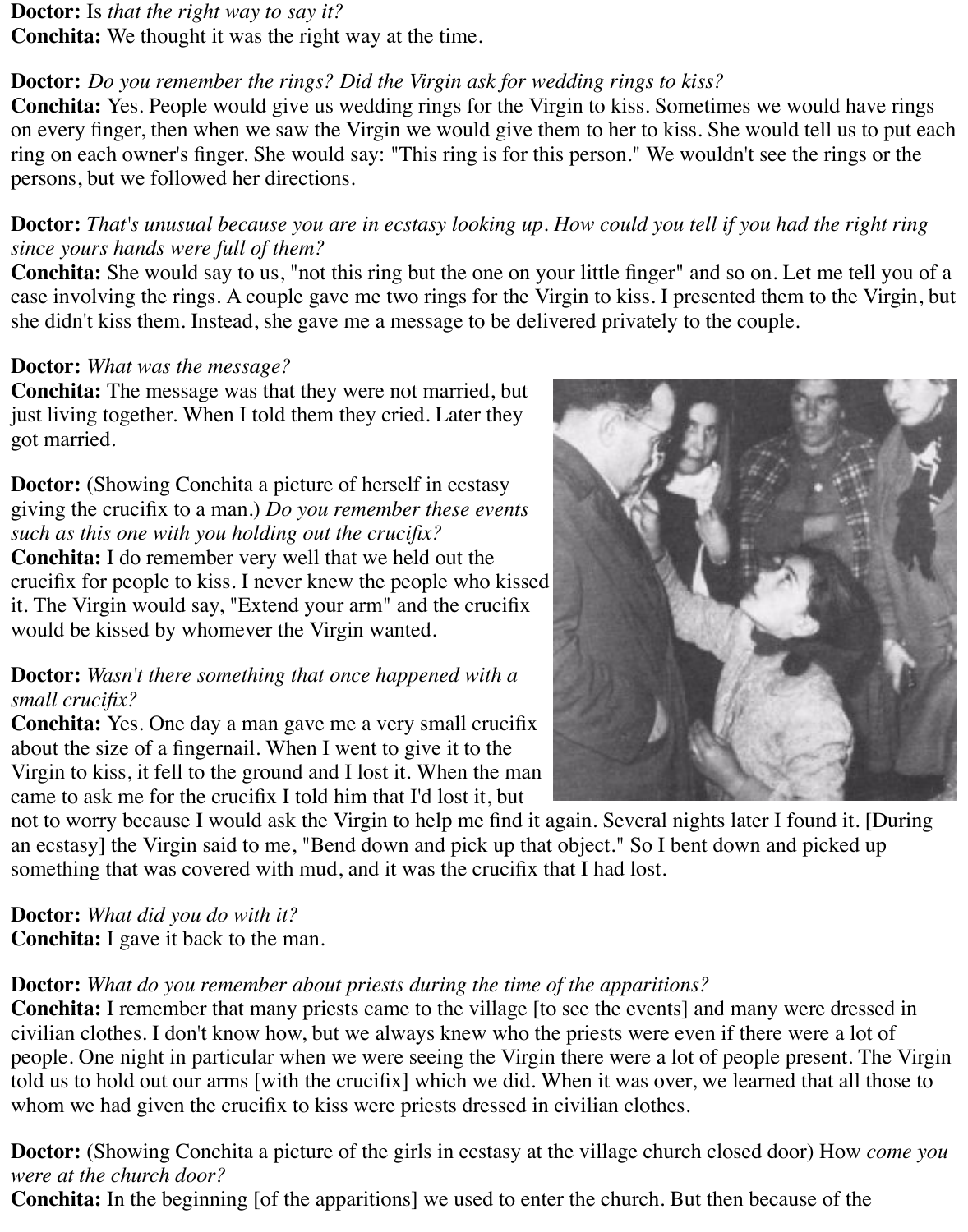disturbance made by people who wanted to be first when we held out the crucifix for veneration, the bishop said we could no longer go inside while in ecstasy. From then on, the Virgin never led us inside.

**Doctor:** *You mean from then on the Virgin only led you up to the door?* **Conchita:** Yes.

**Doctor:** *Was this her way of saying the bishop had* to be obeyed? **Conchita:** Yes, I think it was an example of the obedience we owe to the bishop and also to each person to whom we owe obedience.

#### **Doctor:** *At what time of the day did the Virgin appear, when there were people present?*

**Conchita:** She appeared at all hours of the day or night: 11:00 or 12:00 at night, or 1:00 or 5:00 in the morning. There was no definite time. Sometimes there were many people even at five in the morning, or just a few. Sometimes she appeared to us when we were alone with no one else there.

#### **Doctor:** *How did you know when she was going to appear at night?*

**Conchita:** She would alert us by three calls, but please don't ask me about them. It's something I have never been able to understand; that's all I can say.

#### **Doctor:** *Was it something you felt inside?*

**Conchita:** I have never been able to explain it. It was like an immense joy that brings you to a place without your knowing where you are going, only that you have to go there.

**Doctor:** *During all these spectacular events there were messages. There was one in 1961. Can you repeat what the Virgin said in that first Message?* **Conchita:** Yes. The words of the Virgin are: "We have to do much penance and make many sacrifices. We have to visit the Blessed Sacrament often. Above all, we must be very good. The cup is already filling up. If we don't change a great punishment will come upon us." This is the way I understand it, although the Virgin didn't say it this way. With respect to penance and sacrifice, penance is what we impose on ourselves; sacrifice is giving up things as a situation suggests. For example, when a person scolds us, not to answer them back. Or if we receive a blow, to offer it to God. For me this is self imposed penance and sacrifice.

**Doctor:** *On the subject of penance and sacrifice, wasn't there an incident regarding a piece of gum?* **Conchita:** Yes. The day of the last apparition on November 13, 1965, I had a piece of gum in my mouth. The moment I saw the Virgin, I stopped chewing it and lodged it against the inside of my cheek. But she said, "Why don't you get rid of that gum and offer it as a sacrifice for me?" [Note: In an account of this apparition much closer to the actual event itself that Conchita wrote for Father Jose Maria Alba, S.J., on December 10, 1965, the words of Our Lady are more accurately recounted: "Why don't you get rid of your chewing gum and offer it up as a sacrifice *for the glory of my Son."*]

So I took the gum out of my mouth. I understood from this that the Virgin was not asking for big sacrifices, but small ones so that we can continually offer them out of love for her.

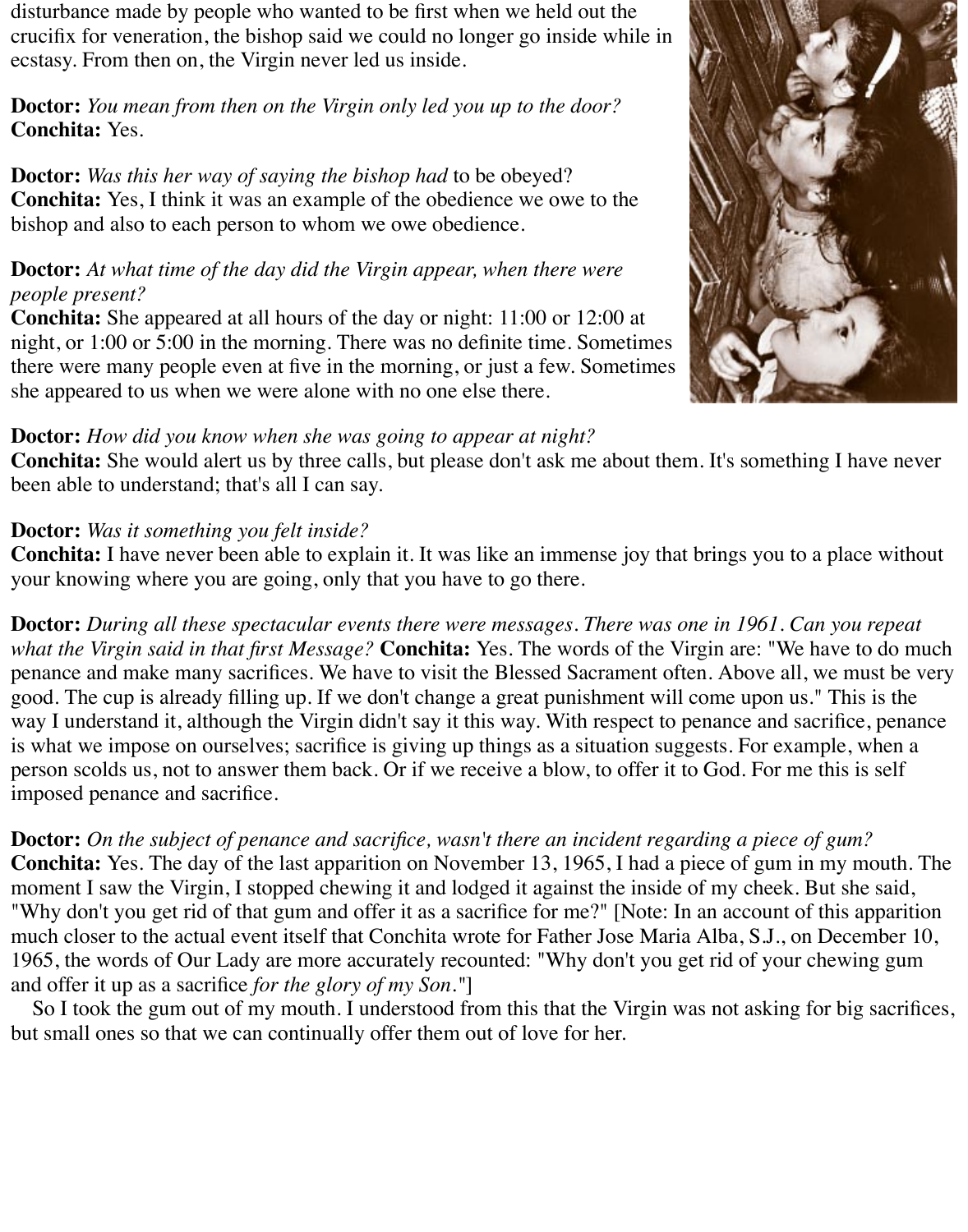

Conchita in 1964 with village children on the church portico.

**Doctor:** *So little sacrifices are good when made in the presence of God. After all, gum is not bad, right?* **Conchita:** Not at all, but giving it up is an act of love for God.

**Doctor:** *The Virgin also said in the Message that above all we have to be good. What do you think she meant by that?*

**Conchita:** I don't know what the Virgin meant. I understand it to be a life lived moment by moment offering everything to God. Living like a Christian the way our conscience tells us is what I think she meant.

#### **Doctor:** So *everyone can be good.*

**Conchita:** Sure. Everyone in the practice of their religion, in their environment, in their family, their job, knows how to be good because each person has his own conscience and God speaks to each one through their conscience.

#### **Doctor:** *Each man and woman knows what is right or wrong whether it's here [in New York] or a little village like Garabandal.*

**Conchita:** I am sure that each person knows when they do something good or bad.

**Doctor:** *The Message then was the important thing in all these apparitions.* What *have you done or what have you tried to do to live the Message?* **Conchita:** What would give the Virgin great happiness is a very difficult thing for me. That is to live each moment of the day doing everything for God.

**Doctor:** *Do you think you and I are living the Message?* **Conchita:** I think I am, but you have to answer for yourself.

**Doctor:** *You work as a nurse.* [Note: At the time of this interview, Conchita was a nurse in Dr. Dominguez's clinic in New York.] *Do you fulfill the Message in that capacity and if so how?* **Conchita:** I try to by doing my work to the best of my abilities and by treating the patients the way I should.

**Doctor:** *How about a housewife with three or four children who is busy all day? Can she fulfill the Message?* **Conchita:** Surely, according to the perfection in which she accomplishes her duties offering all her actions to God.

**Doctor:** *Offering to God all the little things she does during the day. So it's not what you do but how you do*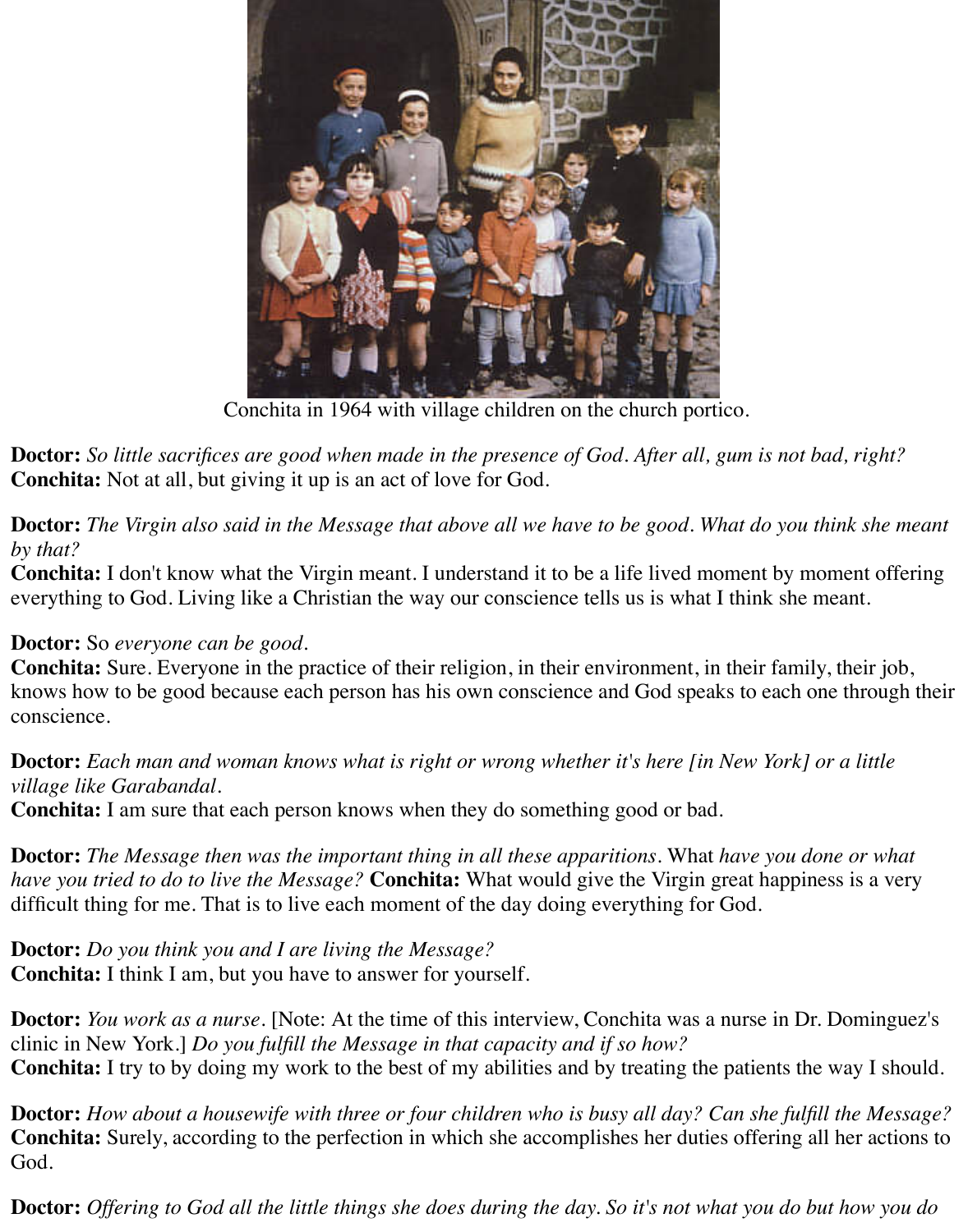*it.* **Conchita:** How you do it, that is true.

#### **Doctor:** *How about a person working in an office?*

**Conchita:** You can fulfill the Message anywhere. You can always be good and offer praise to God.



*PHOTO:* Conchita in 2000.

**Doctor:** *One of the things you have done in New York is give out scapulars. Why do you do that? Do you like giving out scapulars in the office and on the streets?* **Conchita:** Ever since I was a little girl I've worn the scapular. It's a devotion my mother taught me. But more than that, I wear it because whenever the Virgin appeared, she had the scapular on her wrist.

**Doctor:** *All that you have said so far deals with the first Message.* Wasn't *there another Message on June 18, 1965? Can you tell us about that one?* **Conchita:** Certainly. The Virgin's Message delivered by Saint Michael said: "Because my Message of October 18, 1961, had not been fulfilled and that the world didn't know about it, I'm telling you that this is the last one. Before the cup was filling up. Now it is flowing over. Many priests, bishops and cardinals are on the road to perdition and

are taking many souls with them. Each day less and less importance is being given to the Eucharist. You should use all your efforts to avoid God's wrath. If you sincerely ask for pardon, He will forgive you. I your mother, through the mediation of Saint Michael the Archangel, ask you to correct your ways. You should sacrifice more. Think of the passion of Jesus.

#### **Doctor:** *What do you think about the statement that cardinals, bishops and priests are on the road to perdition?*

**Conchita:** I think every day the Virgin appeared she mentioned priests and that we should pray for them. We never understood why. For us priests were like saints because we never had many come to our village. It was considered a privilege whenever one came.

Regarding bishops and cardinals, we thought it very strange, but we would repeat it the way she said it.

**Doctor:** (Showing Conchita a picture of her receiving Communion from Saint Michael) *Here you are, but we are not able to see the Host. The angel brought you Communion many times, isn't that right? Do you remember how many times?*

**Conchita:** Not that many, maybe forty times. Usually there was a priest in the village and the angel only gave us Communion when there was no priest. Regarding Communion, the Virgin taught us the value and the importance of the Eucharist. After the apparitions started, we never missed a day without receiving.

**Doctor:** *Since only priests can consecrate, did you ever ask the Virgin where the angel got the Hosts?* **Conchita:** Yes, we did ask because a priest told us to. The Virgin said that the angel took the alreadyconsecrated Hosts from tabernacles on earth.

## ( [NEXT PART 2 ...](file:///Users/michaelrozeluk%201%202%203/Documents/GARABANDAL%20WEB/info/conchita2.htm) )

*Reprinted with permission from* [GARABANDAL JOURNAL](file:///Users/michaelrozeluk%201%202%203/Documents/GARABANDAL%20WEB/faq/magazineJournal.htm) • July-August 2002

Back for more [Garabandal Information](file:///Users/michaelrozeluk%201%202%203/Documents/GARABANDAL%20WEB/info/index.htm)

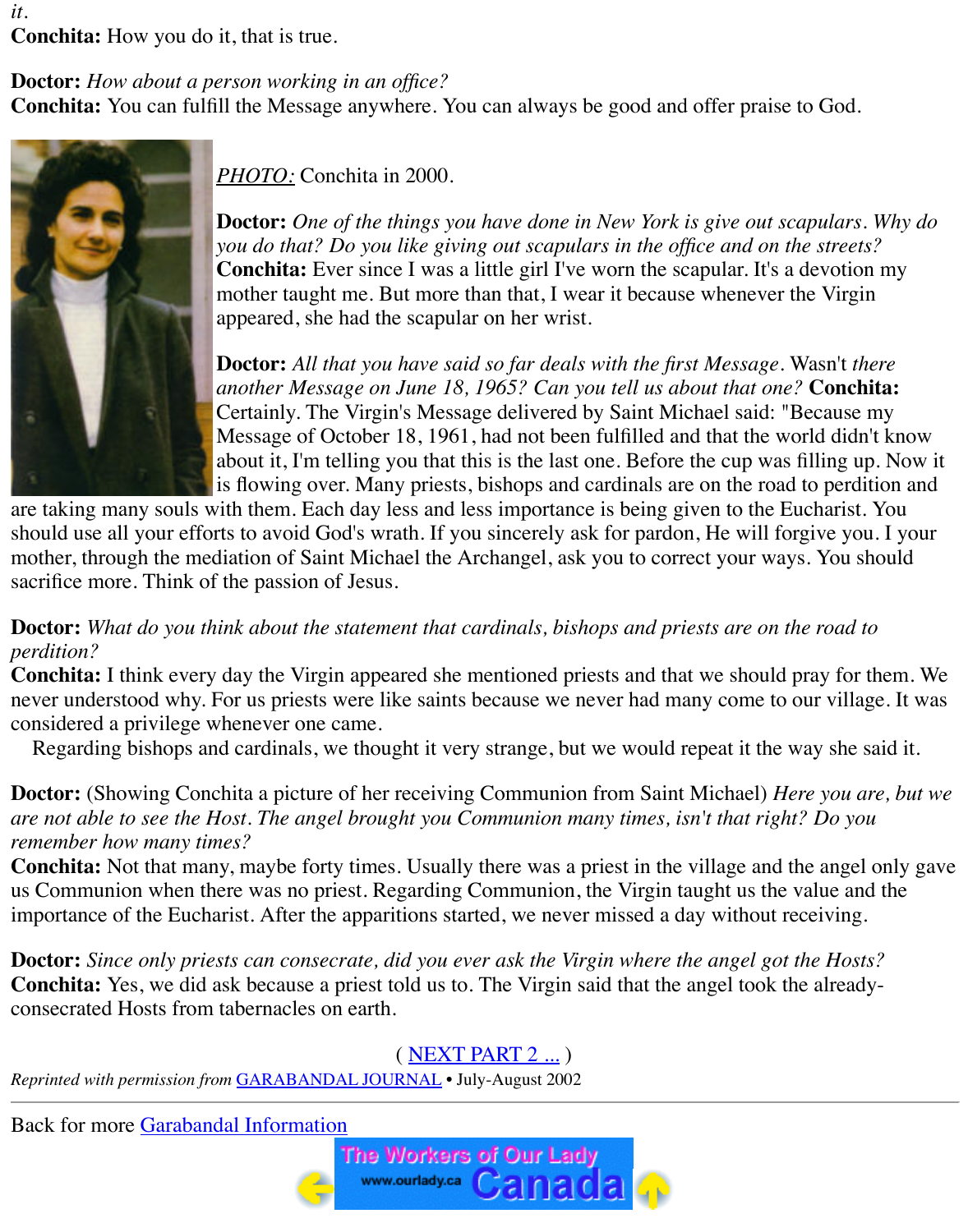*Part 2 :*

# *Interviews with Conchita - 2 Interviews with Conchita - 2*

*Reprinted with kind permission from* [GARABANDAL JOURNAL](file:///Users/michaelrozeluk%201%202%203/Documents/GARABANDAL%20WEB/faq/magazineJournal.htm) • March-April 2004

Continuing our series of interviews with Conchita, is one that was conducted in the early 1980s by Monsignor Francisco Garmendia, Auxiliary Bishop of New York.



*PHOTO:* Conchita in 1965 at the cloister of Santillana del Mar.

**Bishop Garmendia:** *Among those who love you* — *and everybody loves you, Conchita! (and as Christians we should all love one another) — there is a very dear gentleman in Santander who knows you and who works very hard for Garabandal and who has all the data on the apparitions. His name is Placido. Do you remember him?*

**Conchita:** I love him very much. I remember that he defended Garabandal and now is an important witness. He is one of those chosen by the Virgin. There are not many that from the beginning have persevered with Garabandal. Therefore, I say to Placido: "Congratulations, because you still persevere with the Virgin."

**Bishop:** *How did you like the audio tape sent to you by your friend Placido? Did you understand it?* [Editor's note: Placido Ruiloba was a Santander

businessman who frequently went up to Garabandal to witness the apparitions. He always brought with him a tape recorder and has some forty audio tapes that he recorded during the time of the apparitions of the visionaries praying, singing, and speaking with their Vision while in ecstasy. It was a copy of one of these tapes that Placido sent to Conchita.]

**Conchita:** I understood about the rosaries, but not the conversation with the Virgin. I understood only a few things but it brought back good memories.

**Bishop:** *It brought back good memories to you?*

**Conchita:** Yes, and I plan to listen to it several more times to see if I can understand more.

**Bishop:** *It takes you back to your younger days, eh? How beautiful the old days must have been. They no doubt rekindle your interior life and I suppose you begin to recall many things.*

**Conchita:** When I listened to it, it was like listening to another Conchita talking to the Virgin. It didn't feel like it was me.

**Bishop:** *Didn't you recognize your own voice?*

**Conchita:** No, it didn't seem like me. It sounded like a different Conchita. I don't know why.

**Bishop:** *Would you like to hear some more of the tape?*

**Conchita:** Of course.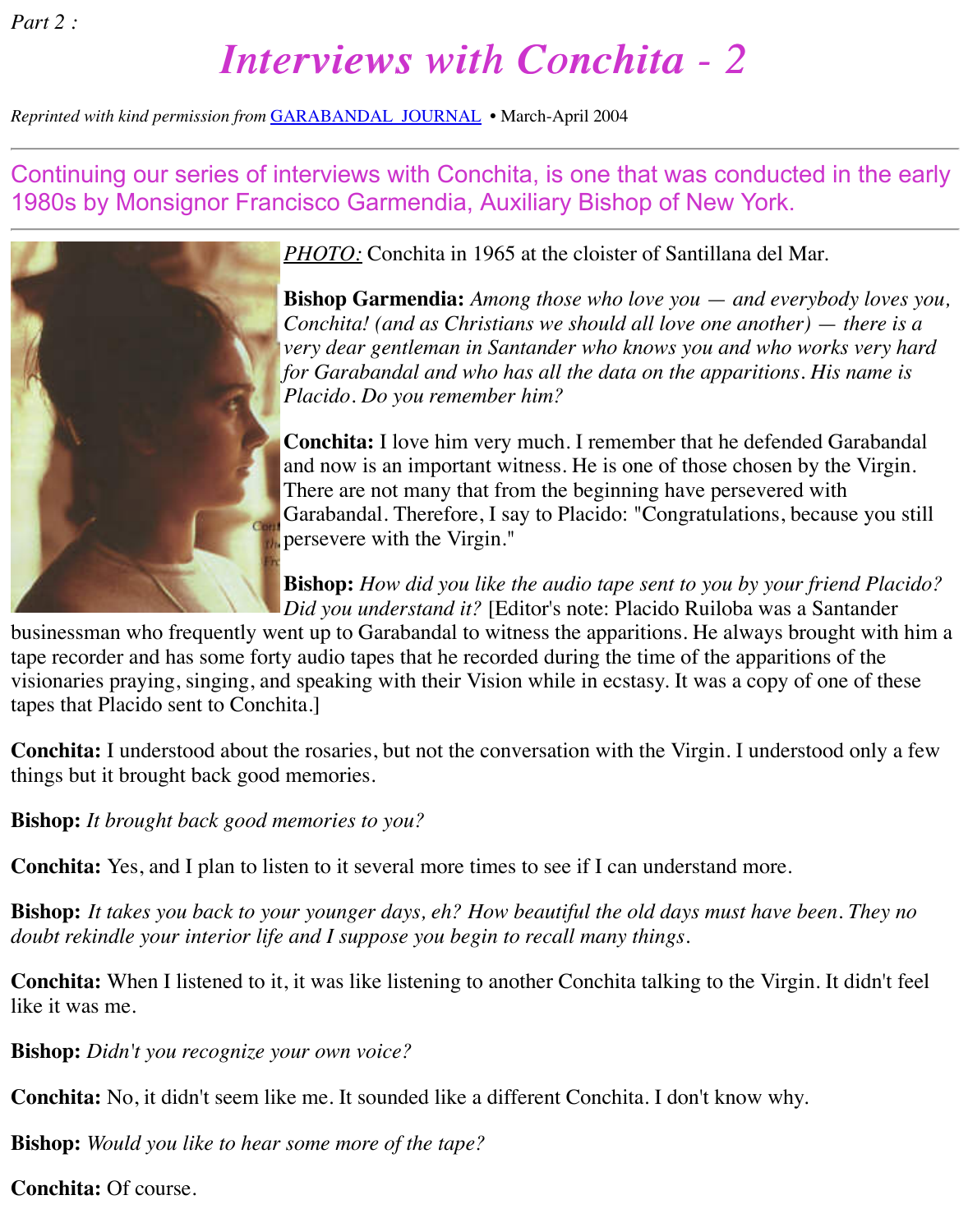**Bishop:** *Very well.*

**Conchita:** I believe the Virgin is all love, the greatest and most beautiful. She lovingly comes from heaven to tell us what we must do and to remind us to do it. She is a Mother and she shows it by coming to see us.

**Bishop:** *Does the general public have doubts about the apparitions?*

**Conchita:** The Virgin told us that before the Miracle many people will stop believing.

**Bishop:** *Have you thought much about people stopping believing?*

**Conchita:** No, I haven't thought about it.

**Bishop:** So *you believe in the Virgin blindly and you always refer us to what she told you. There's another subject I'd like to bring up, Conchita, and that is Holy Communion. I understand that the Virgin told you girls that if there were priests present the Angel would not give you Communion; that the Angel would only give Communion when there were no priests present. However, I understand that on the day of the Miracle of the [Visible] Communion there were some thirty priests in Garabandal. Can you clarify this?*

**Conchita:** The Virgin never told us that the Angel would not come if there were priests in the village. It is the Angel who did not come when there were priests in the village. Only that day, the Angel came even though there were priests in the village. I can't explain why.

**Bishop:** *So, the Virgin did not categorically tell you the Angel will give you Communion only when there are no priests in the village, did she?*

**Conchita:** No. Because whatever the Virgin says happens just as she says it.

**Bishop:** *Can you tell us, Conchita, who ordered you to write your diary?*

**Conchita:** The Bishop of Leon.

**Bishop:** *So it was the Bishop of Leon.*

**Conchita:** The Bishop was in the house of Señor [Emilio] del Valle, and through this gentleman he told me to begin to write my diary. He bought me a bunch of notebooks.

**Bishop:** *The Bishop bought you the notebooks?*

**Conchita:** No, Señor del Valle did.

**Bishop:** *Oh, a layman.*

**Conchita:** Yes, this gentleman was a close friend of the Bishop of Leon.

**Bishop:** *And what did the Bishop of Leon have to do with all of this?*

**Conchita:** I don't know.

**Bishop:** *How did he come to appear on the Garabandal scene?*

**Conchita:** I don't know. The Bishop came to the house of Señor del Valle.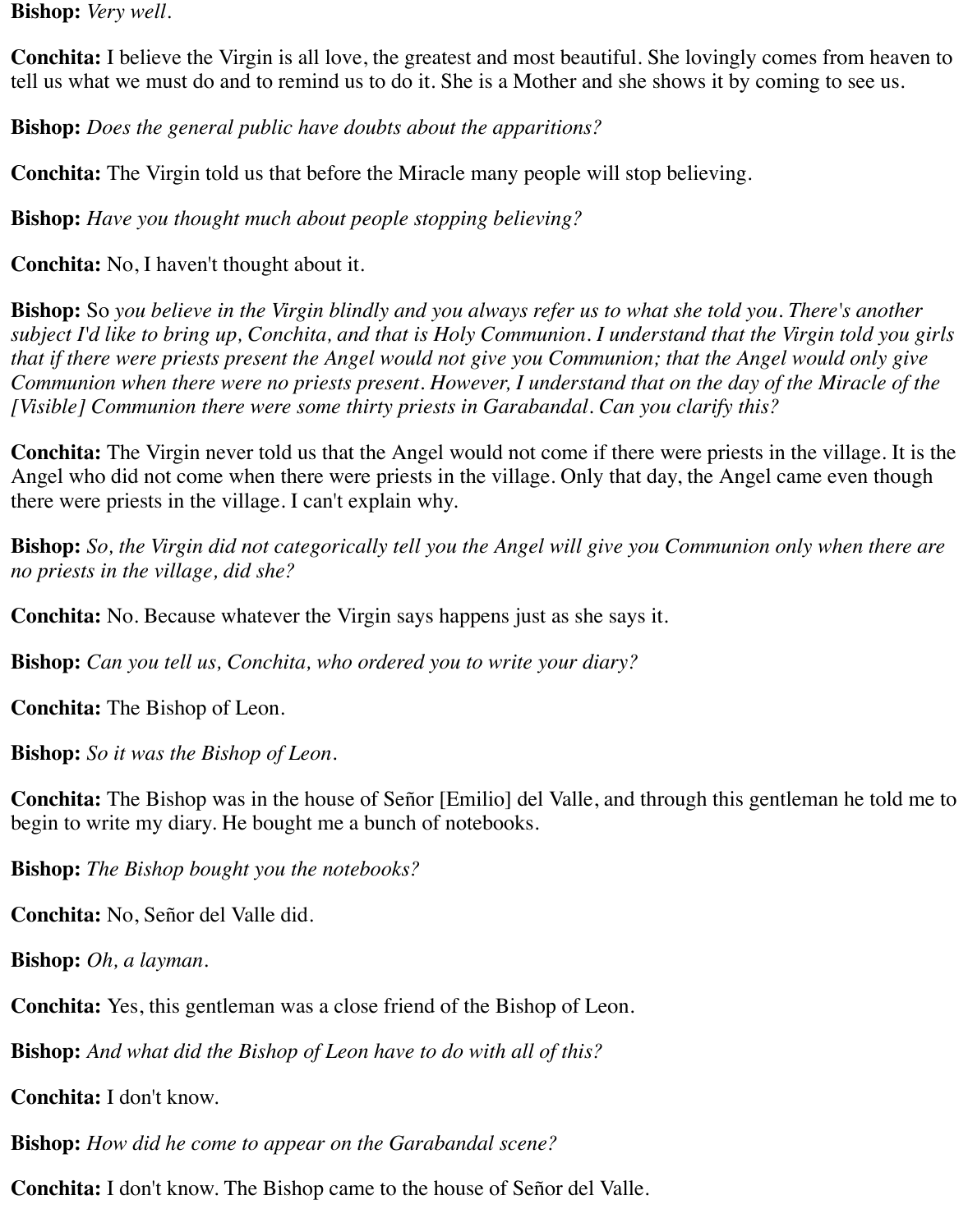**Bishop:** *Was Mr. del Valle from Garabandal?*

**Conchita:** No, Emilio del Valle was from Reinosa, but lived in Leon.

**Bishop:** So *the Bishop ordered you to write the diary. Is there only one diary or several others?*

**Conchita:** The one that has been published is the one the Bishop ordered me to write. Then I have my own private diary and the nun from the school I went to has another.

**Bishop:** *Mother Nieves?*

**Conchita:** Yes, Mother Nieves. I think something was published from that diary, but it was meant to be private.

**Bishop:** *As for the present Bishop of Santander, is he going to have a special sign before the Miracle? Will it be something that happens in nature or something in general?*

**Conchita:** The Virgin said that she was going to send proof to the Bishop of Santander so that he will allow priests to go to Garabandal.

**Bishop:** *What kind of proof?*

**Conchita:** She didn't say. This sign of the truth of the apparitions will be something private for whomever is the Bishop of Santander at the time of the Miracle.

**Bishop:** *So, it will be for the one who is Bishop at the time of the Miracle?*

**Conchita:** Yes, he will receive a sign.

**Bishop:** *So the Bishop will receive a sign and he will know that Garabandal is true. This is clear now. You know, Conchita, that we are attracted to Garabandal because we love the Virgin. We know she utilizes humble people and means like at Lourdes and Fatima and other apparitions. It has been said that the Virgin told you the Miracle will be on a Thursday. Is this true?*

**Conchita:** Yes. The Virgin said it will be on a Thursday, and she also gave the day, month and year.

**Bishop:** *Are you sure? Did you check it on the calendar?*

**Conchita:** No, I didn't have to, because she told me the Thursday, the day, month and year.

**Bishop:** *I am so glad to hear this. I had been told that you knew it was to be a Thursday, and began to guess at the dates. But the Virgin told you the exact date, the exact month and the exact year. No one need have any doubts now. If everything in life were so perfectly clear there would be no problems. I heard you were in Rome.*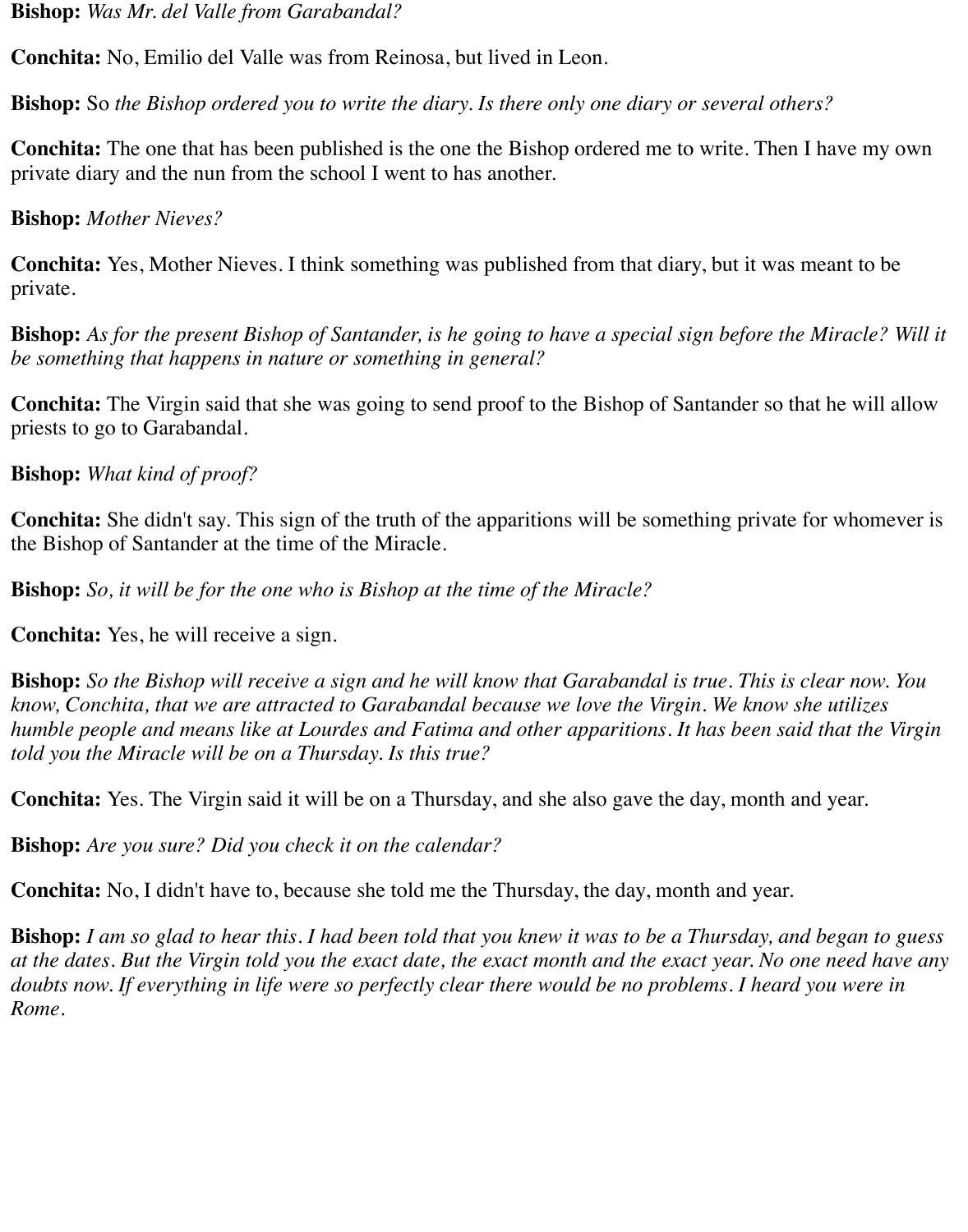**Conchita:** Cardinal Ottaviani sent me a letter through Princess Cecilia de Bourbon-Parma and I went to Rome with my mother.

*PHOTO:* When Conchita was summoned to Rome by Cardinal Ottaviani, she made the trip in 1966 accompanied by Fr. Luis Luna, Princess Cecilia de Bourbon-Parma and Conchita's mother, Aniceta, on the right..

**Bishop:** *I don't want to press you, but what happened?*

**Conchita:** They interviewed me for two hours and told me that it would be better to keep secret all that was said. I don't remember now all the questions they asked me, but I remember it was for two hours.

**Bishop:** *Can you tell us your impressions of Rome? I imagine a girl from Garabandal, a remote mountain village, would have a lot to say about Rome, right?*

**Conchita:** No, not really. I went there because they called me. They asked me questions and I answered them; that was all. After seeing the Virgin I find it difficult to be impressed by Rome.

**Bishop:** *So the Virgin is more beautiful than all Rome.*

**Conchita:** Yes, that is true. However, now I would like to return and see the sights. I'm somewhat more curious now.

**Bishop:** *Would you like to visit the Holy Father?*

**Conchita:** Yes.

**Bishop:** *I hope someday you can return to Rome and visit the Holy Father. Nothing is impossible. We all have unfulfilled wishes, but if you want to go to Rome perhaps it will happen. Are there any other relationships between Rome, the Holy Father and the Miracle that you would like to talk about?*

**Conchita:** Yes. The Virgin told us something related to the Holy Father, and it was that before the Miracle there would be only three more Popes.

**Bishop:** *I want this to be very clear to all who hear this tape. Conchita was very precise. The Virgin told you that before the Miracle...?*

**Conchita:** At the time, Pope John XXIII was living. The Virgin said, "Three more Popes are left; there will be only three more Popes." She was then speaking about the end of the times.

**Bishop:** *So the Virgin spoke to you about the end of the times?* [Editor's note: This is not to be confused with *the end of time,* but rather refers to the end of our times. How that will happen, what it entails, and what will follow is not known at this time.

**Conchita:** Yes.



**Bishop:** So *after John XXIII came Paul VI, John Paul I and then John Paul II. So look out, the noose is tightening! It's the Virgin who is speaking.*

**Conchita:** The Virgin was talking about the end of the times. She also spoke to us about France. I don't know

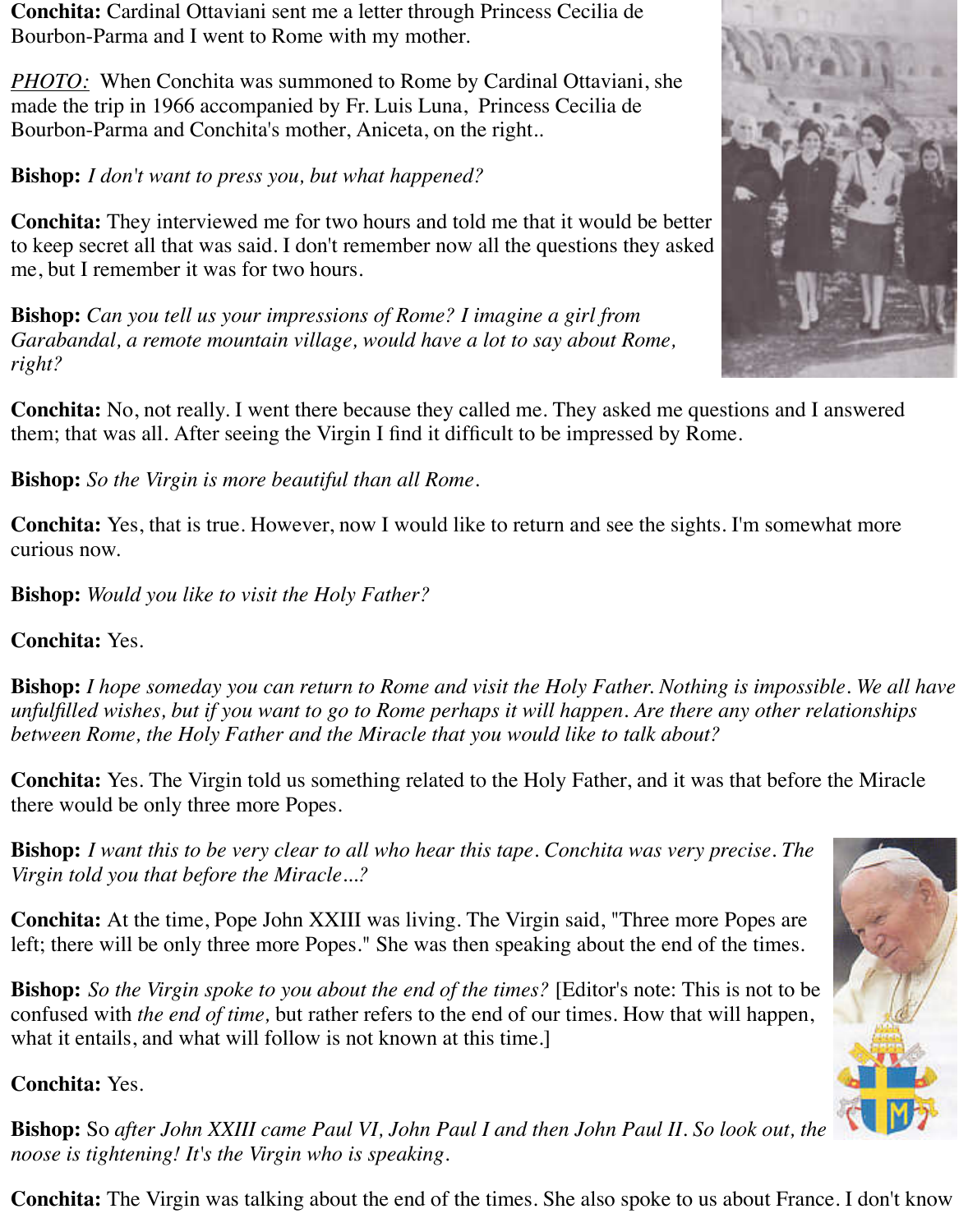if you remember but it was being said that a world war would break out in 1962. At the time everyone was afraid including me. Then the Virgin appeared and addressing our concern said: "Don't be afraid, there will not be another world war."

**Bishop:** *So she said there would not be another world war. There have been local conflagrations, and much has been said about a coming world war. The situation is very tense, but a world war would be the end of nations.*

**Conchita:** I don't remember any more. I would like to add, however, with reference to Rome, that some priests or people are putting too much pressure on the Church to approve Garabandal. I believe it would be better that this be left in the hands of God. Let them speak about and spread the Message of the Virgin, but leave the rest in the hands of God.

**Bishop:** *You caution against rushing things and speculating. You prefer that all be left in the hands of God. You have complete confidence in Him.*

**Conchita:** Yes. Before, when I was so concerned about whether Rome would believe me or not, the Lord Himself told me: "Don't worry about being believed, especially in Rome. I will do everything." I would like to tell this to all those who want the Bishop and Rome to hurry ahead in this matter.

**Bishop:** *People are always looking for new things. I agree with you; let God and the Blessed Virgin handle it in their own way. You aren't searching for great things, you are simply living a Christian life just as the Blessed Virgin said to.*

**Conchita:** Yes, every day, and waiting for the Miracle.

**Bishop:** *Each day you live it.*

**Conchita:** Yes.

**Bishop:** *That is what the Gospels and Our Lady say; to live the Christian life every day. This is what you mean, right?*

**Conchita:** Yes. Live every moment of the day with true faith and devotion.

( NEXT ... *Part 3 of 3 )*

*Reprinted with permission from* GARABANDAL JOURNAL • MARCH-APRIL 2004 *order your copy from* GARABANDAL JOURNAL

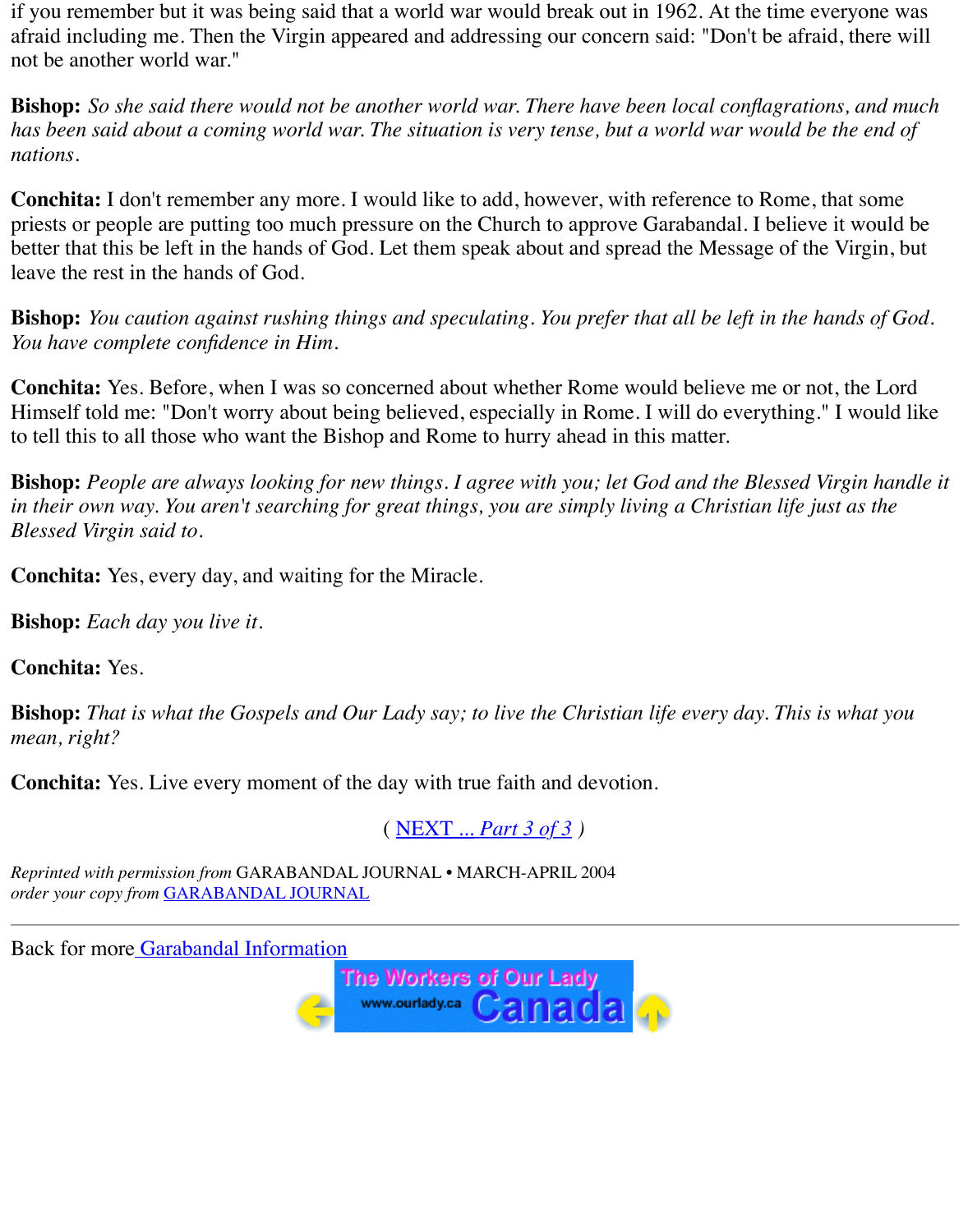# *Interviews with Conchita - 3 Interviews with Conchita - 3*

*Reprinted with kind permission from* [GARABANDAL JOURNAL](file:///Users/michaelrozeluk%201%202%203/Documents/GARABANDAL%20WEB/faq/magazineJournal.htm) May-June 2004

### **This final interview with Conchita in our series was conducted by Father Francis Benac, S.J., in June of 1978.**

## **CHARACTERISTICS OF THE ECSTASIES**

*Father Benac:* How high was the Virgin when she appeared to you? *Conchita:* At times we could give her the crucifix to kiss, but we always had to look up to see her.

*Benac:* In some photographs you are seen lifting one another. *Conchita:* Yes, because sometimes we couldn't reach her when she was above the level of our faces.

**Benac:** Were you aware of what you were doing? *Conchita:* Yes, we were quite aware and when doing this the other one was weightless.



*Benac:* Is it true that Our Lady kissed you before her departure? Did you feel her kissing you? *Conchita:* Surely we felt it, just as one feels when kissed by another person.

*Benac:* Our Lady often appeared to all four of you at night. Do you think she chose that time for any special reason?

*Conchita*: I would say that there was no special motive other than, as she said, it was during the nighttime that so many sins were committed.

## **PENANCE AND SACRIFICE**

**Benac:** Did Our Lady ask all four of you to offer sacrifices?

*Conchita: Conchita:* For us, we were already making sacrifices. We had to work the whole day in the fields, and then when it came time for bed, we couldn't sleep because the Virgin had already given us the Hamadas [call that preceded her appearances]. It was the same for all the people in the village and our own families. Surely those were years of much sacrifice, laboring by day and spending the night waiting for Our Lady.

*Benac:* Regarding penance, did she refer to anything specific?

*Conchita: Conchita:* I remember the first day I put on a penitential belt; she told me that this was not what she wanted, but rather that we should accept daily all things as they came to us and offer them up with love and faith, especially with regard to the obedience we owed to our mother and all other things, you see, which children are expected to do.

## **THE PRIESTHOOD**

*Benac:* During Our Lady's many visits, what did she request most frequently from the four of you? *Conchita: Conchita:* She always insisted that we pray for priests. We couldn't understand why. It sounded so strange to hear her make this request because one day she had told us: "If you ever see a priest and an angel, greet the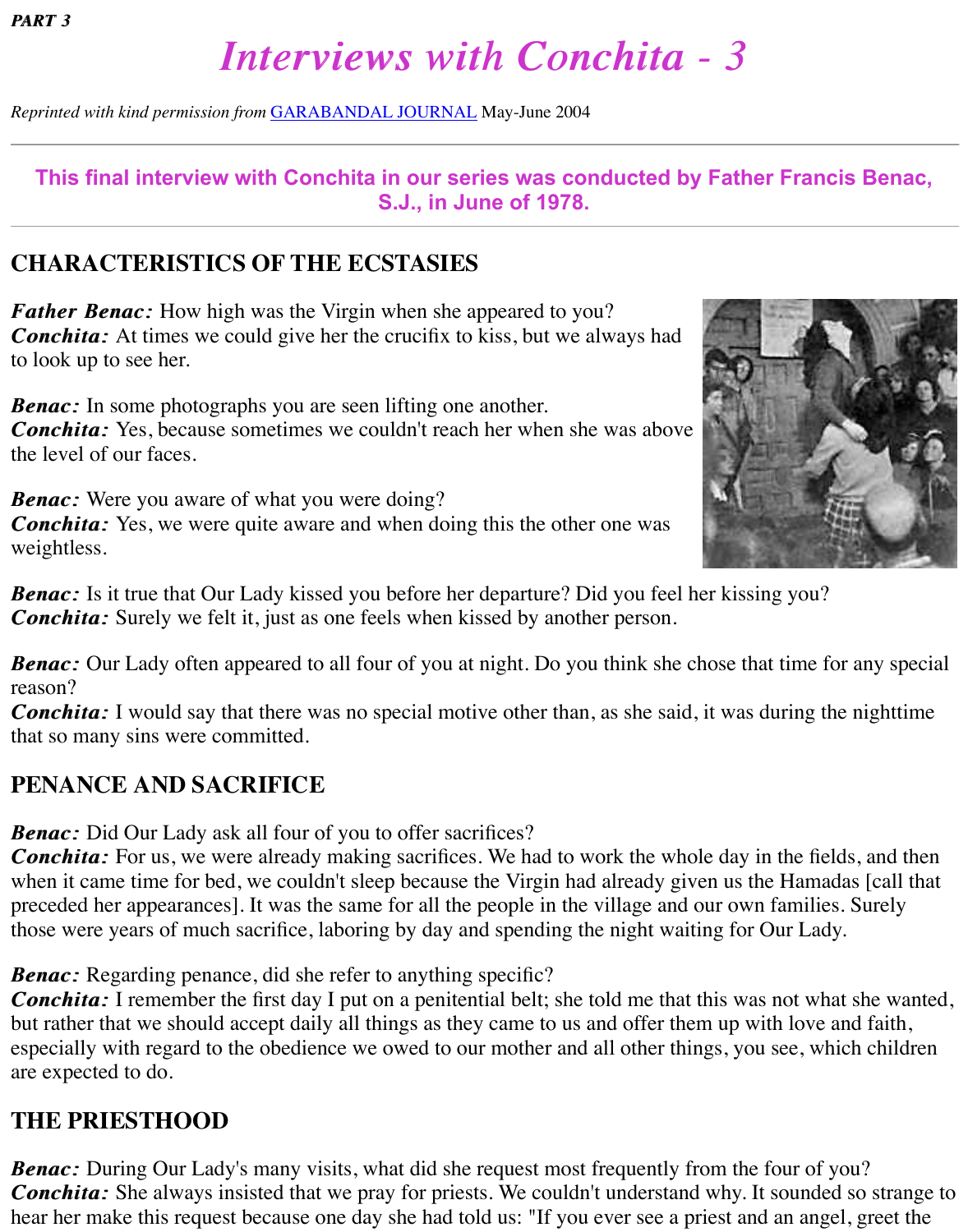priest first and then the angel." It was by this, that we understood that it was God [represented by the priest] who came, and so we could not understand her persistent request for prayers for priests.

## **FATHER Luis ANDREU**

*Benac:* When did you know that Fr. Luis Andreu had a sort of share in your ecstasies and the vision of the miracle?

*Conchita:* (in a soft voice) I don't remember.

**Benac:** But you said later that the Virgin had told you that he had died of joy? *Conchita:* I know she said this, but I don't remember when.

*Benac*: Is it true that Our Lady told you that Fr. Luis (after his death) would come with her and that he would talk to all four of you?

*Conchita:* Yes, and we could hear him speak in his natural voice.

*Benac:* Did he tell you anything personal for his brother Ramon? *Conchita: Conchita:* I don't remember. What I do remember is that he taught us the Hail Mary in Greek. We immediately repeated it and the people heard us say it.

**Benac:** Do you still remember it? Can you recite something? *Conchita: Conchita:* (Without hesitation, Conchita recited the first sentence of the Hail Mary) *Hcdre Maria Keharitomene, O Kirios Metasu eulogemene...* I don't remember any more.

*Benac:* You have also been quoted as having said that Fr. Luis Andreu's body would be found incorrupt after the Miracle.

*Conchita: Conchita:* Yes. The Virgin said that after the Miracle Father's body would be found incorrupt. I know that when his grave was opened to transfer the remains to Loyola, the body was decomposed.

**Benac:** What was your reaction to that?

*Conchita: Conchita:* Let me say again that it was the Virgin who told me that after the Miracle his body would be found incorrupt. Now how that will happen I don't know.

**Benac:** But, when Our Lady said this, she would have known that the body had already decomposed.

*Conchita:* Yes, for she knows everything. Perhaps his brother [Father Ramon] Andreu] knows more.

**PHOTO: SACRIFICE** Conchita waiting up for the Vision.

## **VISIT TO ROME**

**Benac:** Regarding your visits to Rome, who called you there the first time? *Conchita: Conchita:* I don't quite remember, but I'm sure it was Cardinal Ottaviani. I know that some messages were delivered to our house saying that I had an invitation from Rome. I think the invitation was from Cardinal Ottaviani.

*Benac:* So, you met Cardinal Ottaviani in Rome? *Conchita:* I think it was Cardinal Ottaviani and other bishops, but I don't remember exactly.

*Benac:* There has been much speculation about your meeting with the Holy Father and I have the words of

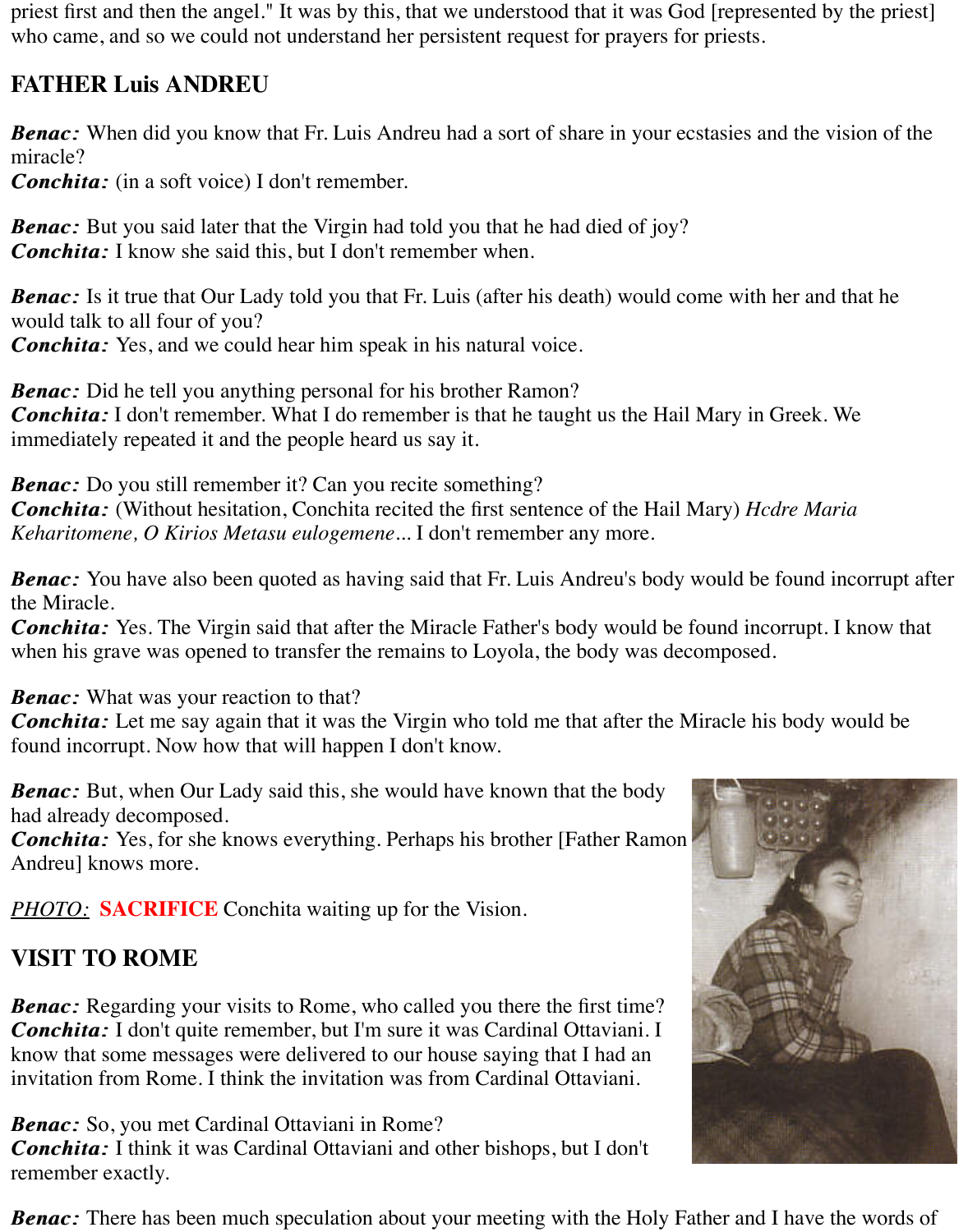Canon Porro about it. Could you tell us if his statement is accurate?

*Conchita: Conchita:* I cannot speak about that [Note: Conchita was sworn to secrecy about what was discussed in her meeting with Paul VI.].

*Benac:* On the cover of Sanchez Ventura's book, THE APPARITIONS OF GARABANDAL, Pope Paul VI is quoted as having said: "I bless you and with me the whole Church blesses you." Are those words correct? *Conchita: Conchita:* Oh yes! He said exactly those words.

**Benac:** Could they be heard all around? *Conchita:* Oh yes. Everyone around us could hear them.

**Benac:** Was any cardinal or bishop close to the Holy Father when he passed in front of you? *Conchita:* Yes, there was a bishop by the name (N.N.) who I felt did his very best to prevent the Holy Father from coming close to me. As we stood watching the Pope advance on his *gestatoria* (chair mounted on two parallel, horizontal poles carried on the shoulders of men), the Holy Father noticed a friend of his standing by me, but that bishop tried to stand between the Pope and us. Eventually he did come closer to us and then spoke those words to me.

*Benac:* Regarding the Pope, I understand that Our Lady said he would see the Miracle from wherever he was. Is that correct? Did she refer to the present Pope?

*Conchita: Conchita:* No. When I said that, Pope John XXIII was reigning. She did not say which Pope, just simply "the Pope."

## **THE SECOND MESSAGE**

**Benac:** Referring to the Second Message, where did you receive it and when did you write it down? *Conchita: Conchita:* I received the Message at *la calleja* [the sunken lane leading up to the Pines where the first apparitions took place]. After St. Michael gave it to me, I went home with all the people following me. While everyone waited outside, I went in and I don't think it took me more than a minute to write it down. I would like to add something here. At the time of our denials [the Blessed Virgin told the visionaries in advance (1961) that they would doubt and deny their visions once they stopped seeing her] I remember when I met with the bishop to tell him that the apparitions were not true, I did tell him: "I am sure the Message was given to me by the angel." Even when I felt the apparitions were not true, the Message was engraved in my mind.

*Benac:* Do you remember this very well?

*Conchita: Conchita:* Oh, yes! It's what impressed me most even after the denials, when I would ask myself: If the apparitions weren't true then who gave me that Message?

**Benac:** I understand there are two versions of the Message. How many copies did you make? *Conchita:* In the first version I wrote "many priests are on the way to perdition."

*Benac:* Why didn't you mention cardinals, bishops and priests?

*Conchita: Conchita:* For me to add cardinals and bishops was too strong and I didn't dare say it. As I was writing the Message, I said to myself: I don't feel that I am disobeying the angel since bishops and cardinals are priests. Later, when I wrote out the Message again, I felt I should write it as St. Michael told me, with cardinals and bishops as well. I know I made two copies, but on the first one I only wrote "priests."

*Benac:* I understand that Father Marcelino Andreu made the first translation into English. Did he write the complete version or did he say only priests?

*Conchita: Conchita:* I don't know, but I feel that he wrote only priests and I think Father Luna made the translation into French.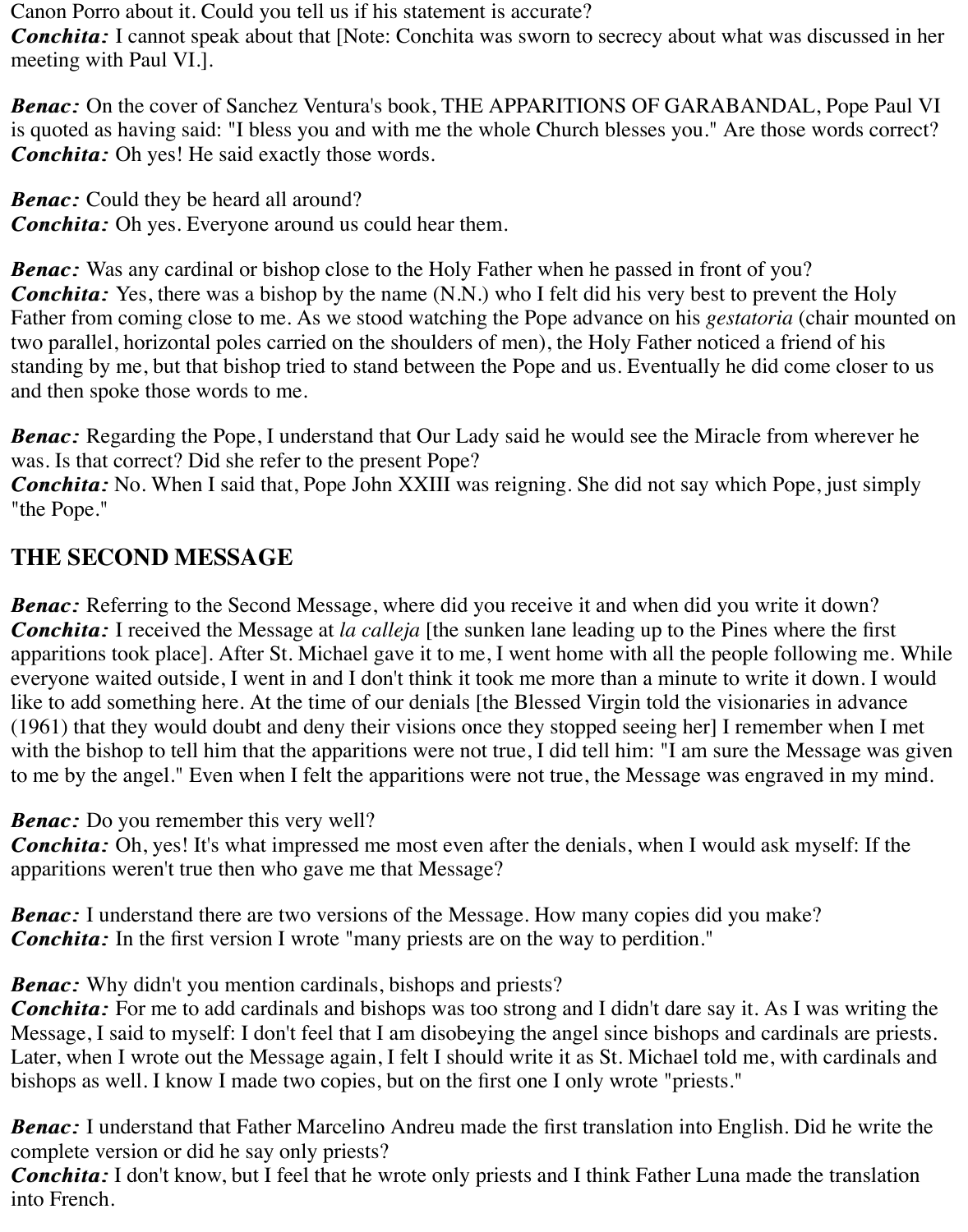**Benac:** Do you recall any ecclesiastical authorities reproaching you because of that sentence? *Conchita:* Oh yes, many, but only individually and not officially. One priest told me I would be canonically excommunicated for having spoken about priests that way.

**Benac:** But an ordinary priest obviously has no power to do this.

*Conchita: Conchita:* Perhaps he said it to frighten me. And well, yes, it was terrible since the people in my village used to identify a priest with something divine. When one came to the village it was as if God Himself came. This was how we thought of our priests and it was hard for me to write that [part in the] Message. Back in the village in those days, nothing of what is happening with priests today was heard of. This is why they called me a liar and said they were going to kill me.

**Benac:** Did the Blessed Virgin, or Saint Michael on her behalf, specifically ask you on any occasion to spread the Message?

*Conchita:* As far as I'm concerned, this is the only reason for the apparitions: the Message — for me and for everyone.

**Benac:** Wasn't that why the Virgin complained at the beginning of her second Message that her first Message had not been made known?

*Conchita: Conchita:* Yes, exactly.

**Benac:** Then, could we say that this is your special mission, to practice and help others to practice the Message?

*Conchita: Conchita:* Surely, otherwise why would she have come from heaven to earth.

*Benac:* Are you happy to hear the news of the extraordinary way the Message is spreading all over the world in spite of so many difficulties?

*Conchita: Conchita:* Yes, and I receive very encouraging letters from people saying how they practice the Message and try to spread it.

## **SAINT MICHAEL'S CHAPEL**

*Benac:* There is one delicate question I would like to ask you and it's about the chapel in honor of St. Michael. Did Our Lady ever ask for this?

*Conchita: Conchita:* Yes, Our Lady told us that she wanted a chapel to be built at the Pines but after the Miracle. Perhaps Our Lady may not have been pleased at the present chapel which was put up before the Miracle [Note: the present pre-fabricated structure was literally put up over night around 1968].